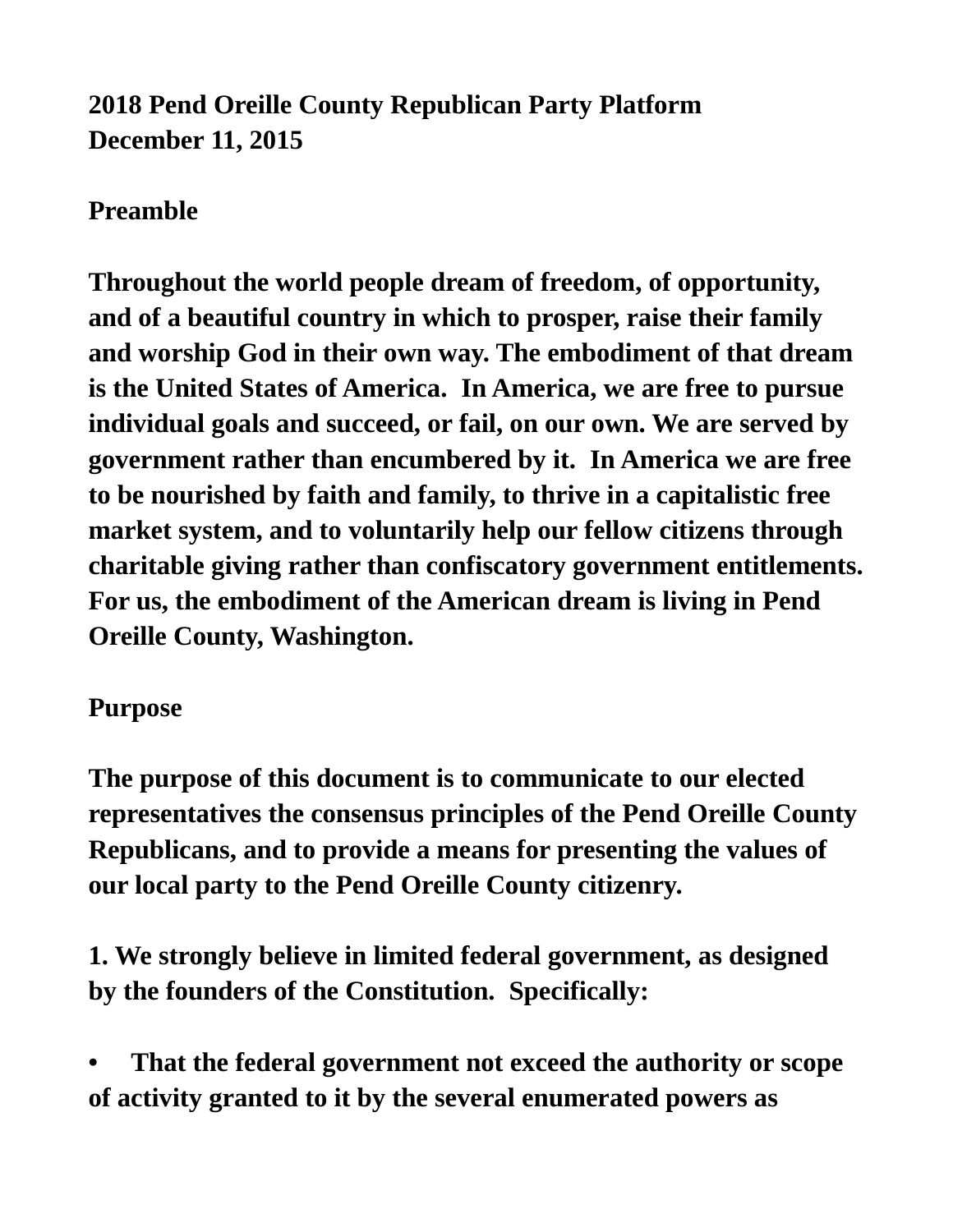#### **written in the**

**Constitution, and that per the Tenth Amendment all other powers are expressly reserved for the states.**

**• That the judicial branch of government be required to faithfully apply Constitutional principles per the original intent of the document, as opposed to progressively activist case law precedent.**

**• That the federal regulatory agencies and presidentiallyappointed "Czars" operate only at the specific direction and permission of Congress, without independent authority to dictate binding laws or regulations, and with the responsibility to submit all proposed laws or regulations to Congress to be enacted through the standard, Constitutional legislative process.**

**• That private property is protected from government "takings" except under the strict Constitutional public use definition.**

## **2. Individual Freedom**

**We respect and cherish, uphold and protect the Declaration of Independence, the Constitution, and our Founders' intent to restrict the power of the federal government over the states and the people.**

**• We strongly support the unabridged right of each individual citizen to possess firearms as guaranteed by both the Constitution of the United States and the Constitution of the State of Washington. We strongly oppose any restrictions, regulations, fees, taxes or procedures which make the lawful acquisition and**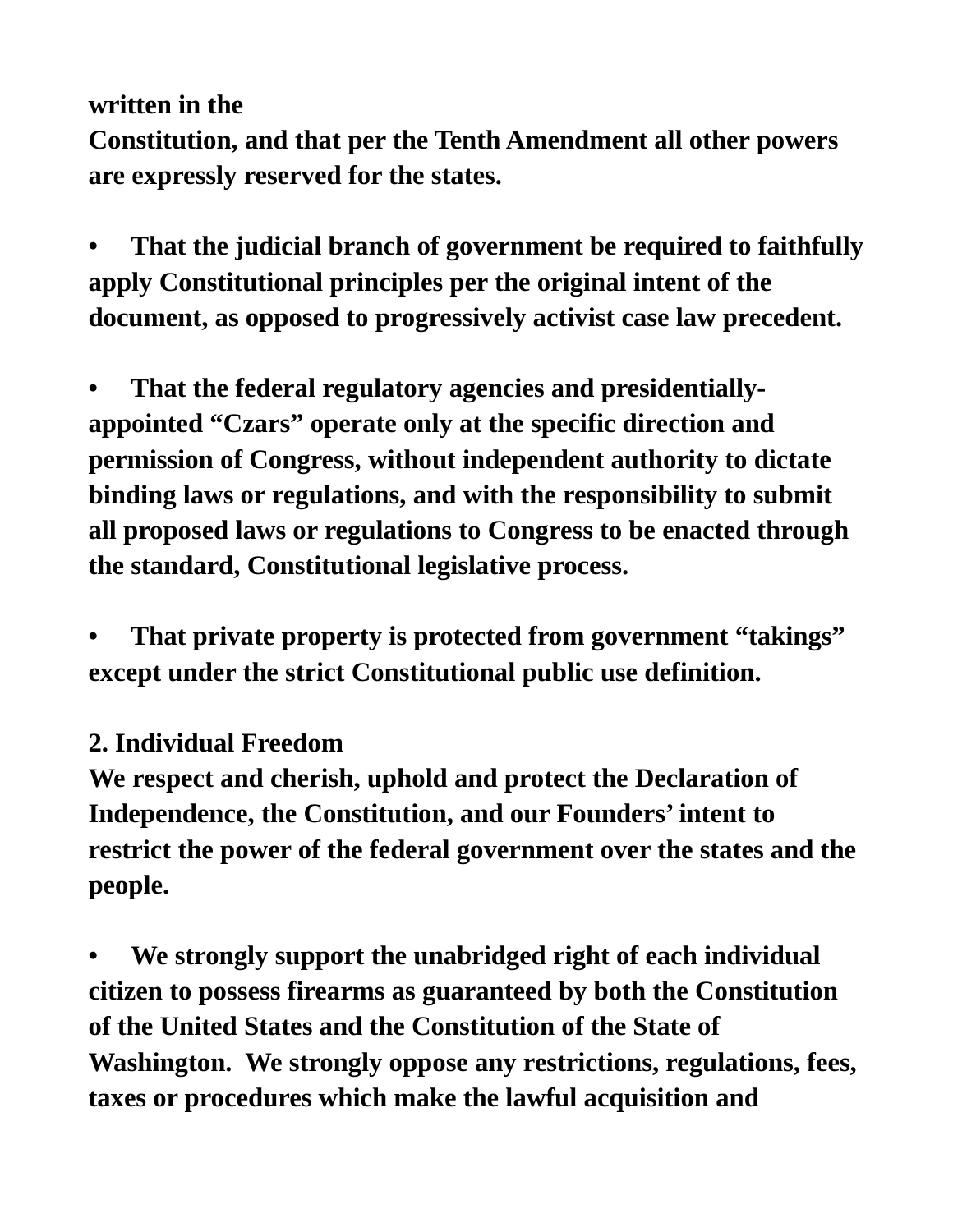**ownership of firearms or ammunition prohibitively difficult, restrictive, expensive, or arbitrarily determined.**

**• Those rights guaranteed to the Washington citizenry of initiative, referendum, and recalls are necessary protections against an unresponsive government.**

**• The fundamental right to property must never be abridged, as expressly guaranteed by Article 4 of the United States Constitution; Article I, Sections 3, 11, 16, and 32 of the Washington State Constitution; and Article XI, Section 13 of the Washington State Constitution. Such rights include the property owner's right to use, develop, transfer and/or dispose of said property in accordance with accepted, historical, and legal methods.**

**• America is a Christian nation, founded on Judeo-Christian principles. We affirm the constitutional right of all individuals to worship in the religion of their choice, without restriction or interference by government, provided that no physical harm is promoted or intended toward any other living entity. We oppose the absolute prohibition against occasional use of public buildings or facilities for religious events or for the display of symbols of a religious nature.**

**• We believe citizens have the right to own animals as property and the individual responsibility of their control and management. We oppose any mandatory national animal identification system that requires registration of animals, registration of animal owners or their properties, or intrusive data collection including but not**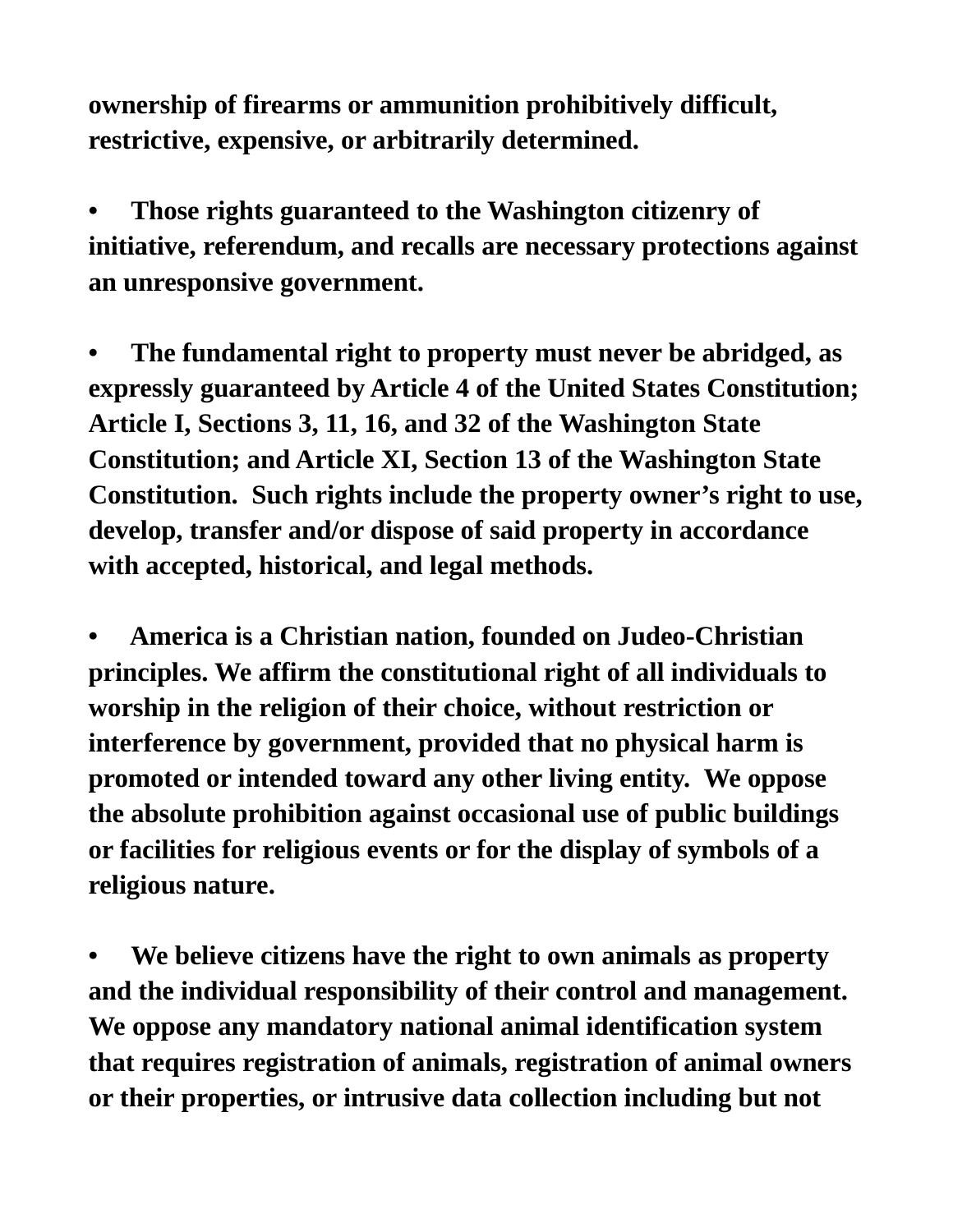**limited to map location and/or GPS coordinates.**

**• We support the repeal of the Growth Management Act and common sense alteration of the Shoreline Management Act, both of which unfairly restrict the rights of property owners.**

## **3. Sanctity of Life**

**We believe that human life is sacred, and is created in the image of God. Life on this earth begins at the moment of conception and ends at the point of natural death. Government should never be an influence over end-of-life decisions, excepting those administering justice for capital offenses as provided by law.**

#### **4. Families**

**We believe that traditional marriage is a legal and moral commitment between a natural man and a natural woman, and this is the only definition of marriage that we recognize and support. We believe that the family is the foundational unit of a healthy society, and that family by definition consists of those related by blood, marriage, or adoption. The individual family unit is responsible for their own welfare, education, moral training, conduct, and property.**

#### **5. Education**

**We believe that a well-educated population is fundamental to the continued success of our Republic; and that parents have the right, as well as the duty, to direct their children's education. This right should include having the option to choose between public, private,**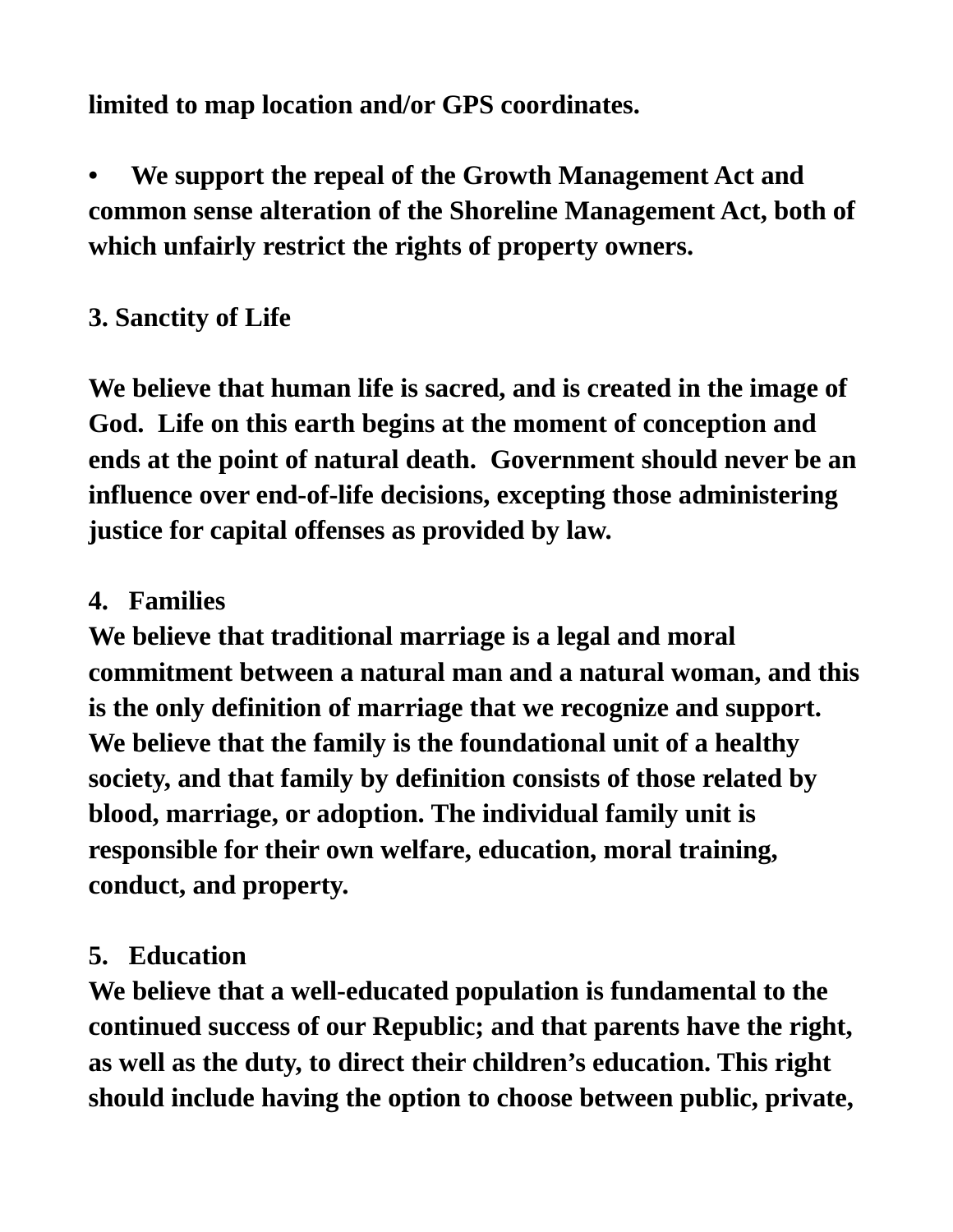**charter, home and religious schools. We firmly believe that providing parents choice between alternate means of education improves competition, and that competition improves education.**

### **We support:**

**• State-set minimum graduation requirements, leaving specific curriculum decisions to elected local school boards.**

**• Acceptance of individual religious expression in school, with no interference by government or school administration.**

**• Teaching conducted in the English language, with educational materials printed in English.**

• **Students for whom English is a second language must demonstrate progress toward achieving grade-level English proficiency in order to retain placement in age-appropriate classes.**

• **A prohibition on public schools from promoting activities or lifestyles that are contrary to the community's moral and civic standards, as defined by parents working through their locallyelected school boards.**

• **Use of school time and resources for traditional academic subjects exclusively; leaving lessons on moral, social, justice, and political orientation reserved rightfully to the parents and family of students.**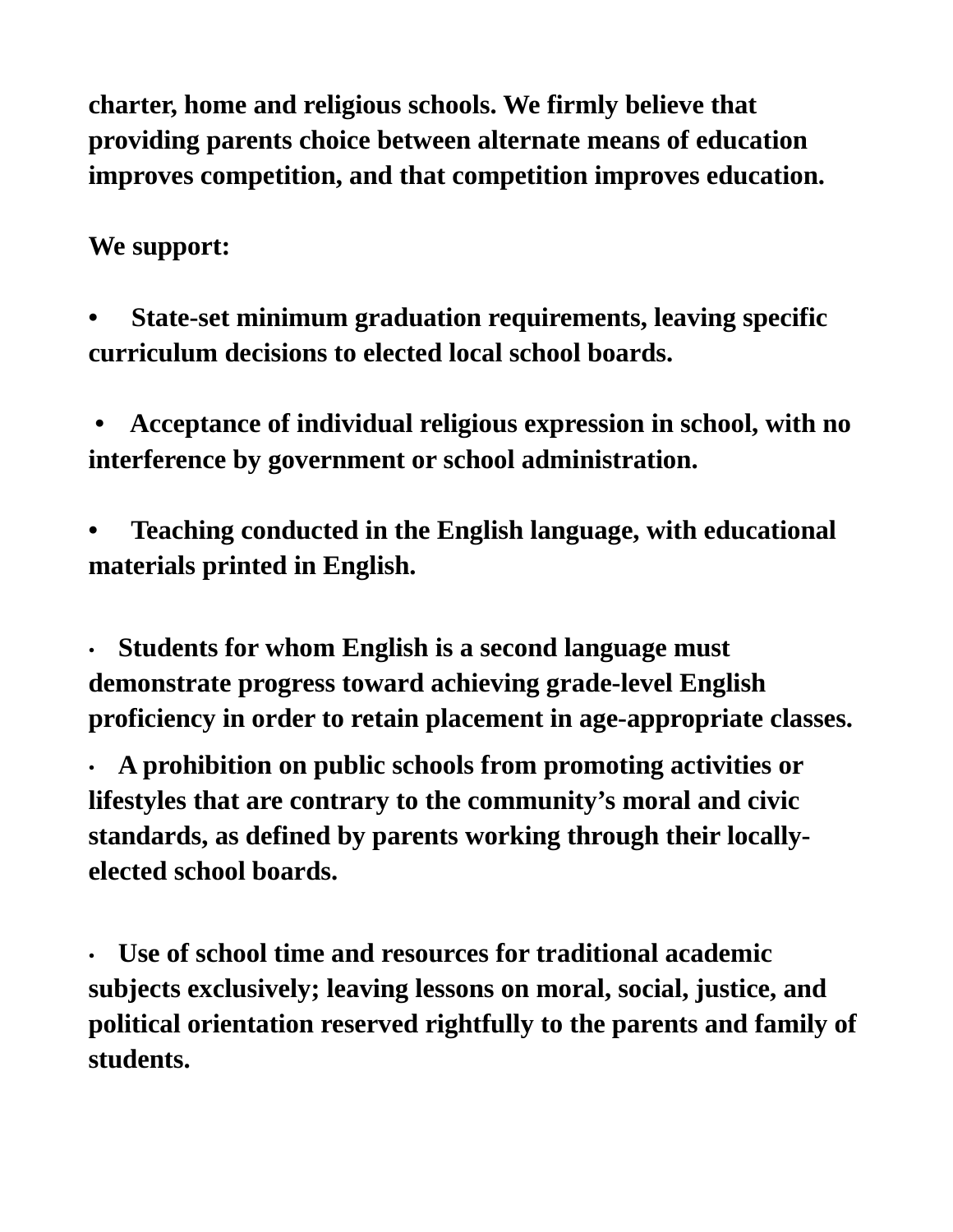• **Current Washington State laws prohibiting teachers strikes.**

**• A program of accountability for the academic performance of students.**

• **It is essential that schools teach a comprehensive civics curriculum, including U.S. history, the content and original intent of the Declaration of Independence and the Constitution, and the history, theory and practice of the U.S. free enterprise system.**

#### **6. Taxes & Government Spending**

**We believe that the purpose of taxation is to fund the constitutionally mandated functions of government, not to redistribute wealth or to fund ever-expanding social programs. We should always strive to have less government, fewer government employees, less duplication of effort between government agencies, greater government efficiency, and therefore lower taxes.**

**• We believe in promoting economic growth and prosperity through reducing and/or eliminating certain taxes, fees, and regulations on businesses and individuals at the local, state and federal levels; primarily including but not limited to the capital gains tax, property taxes, estate/inheritance taxes, and personal and business income taxes. We oppose creation of any state income tax in Washington.**

**• We believe legislation should only contain expenditure line items directly related to the central purpose of the legislation, eliminating extraneous "earmark" spending.**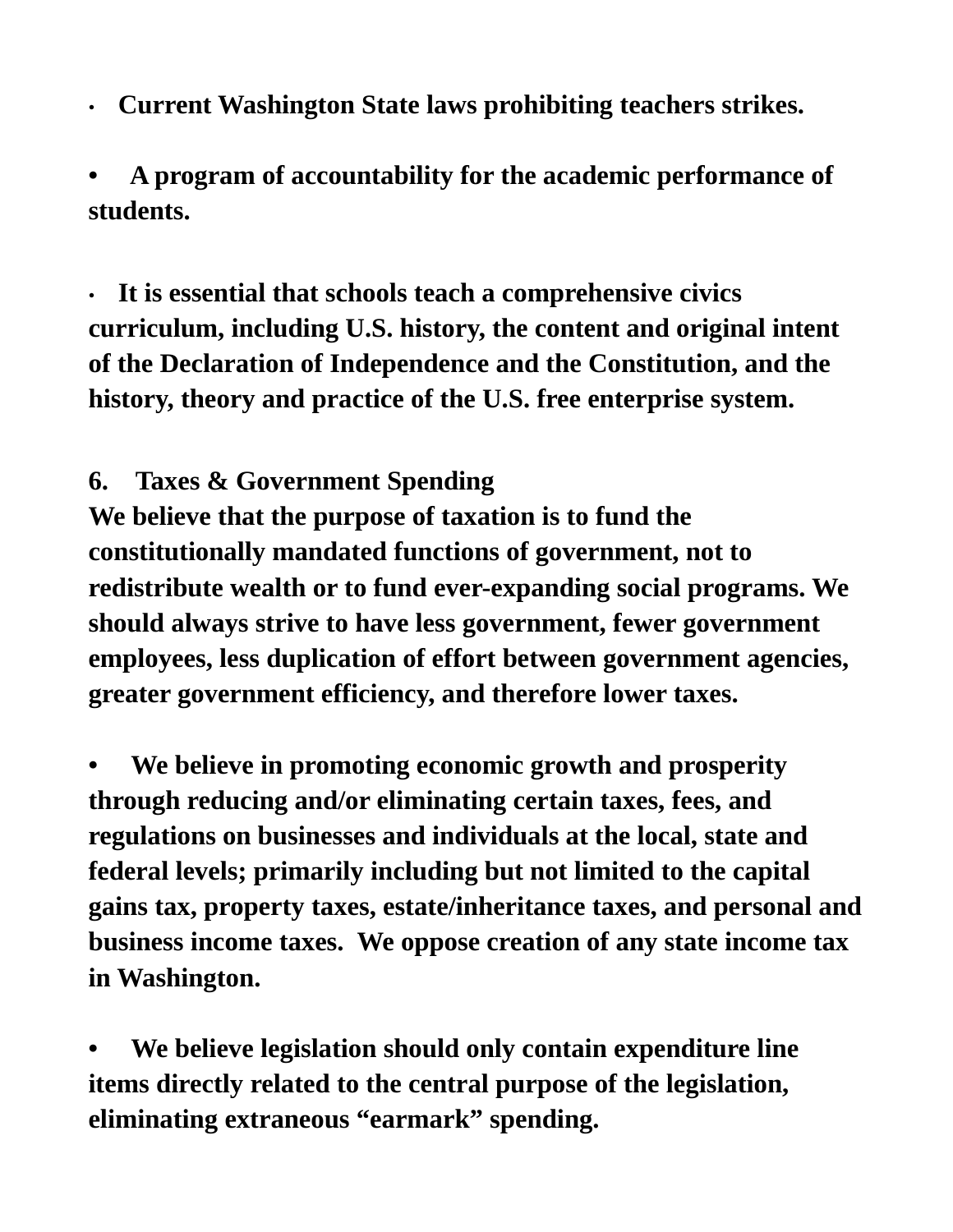**• Under no circumstances shall government at the federal or state level be allowed to use public funds to purchase equity stakes in private businesses.**

• **We believe in restricting the independent power of the Federal Reserve and Central Bank through rigorous, independent auditing coupled with Congressional oversight of Federal Reserve activities and policies.**

**• We support national monetary policy with the primary objective of promoting currency value stability.**

**• Government budget surpluses should never be used to create or expand governmental spending programs, but used exclusively for debt reduction or be returned to the taxpayer through direct refund or tax rate reduction.**

**• We support a federal requirement for balanced budgets, and that no amount from the Social Security fund, Medicare/Medicaid funds, or any other existing entitlement fund is ever made available to balance the budget.**

#### **7. Business & Economy**

**We believe that the future of our country depends upon a strong and vibrant private business sector unencumbered by excessive government regulation.**

## **Therefore:**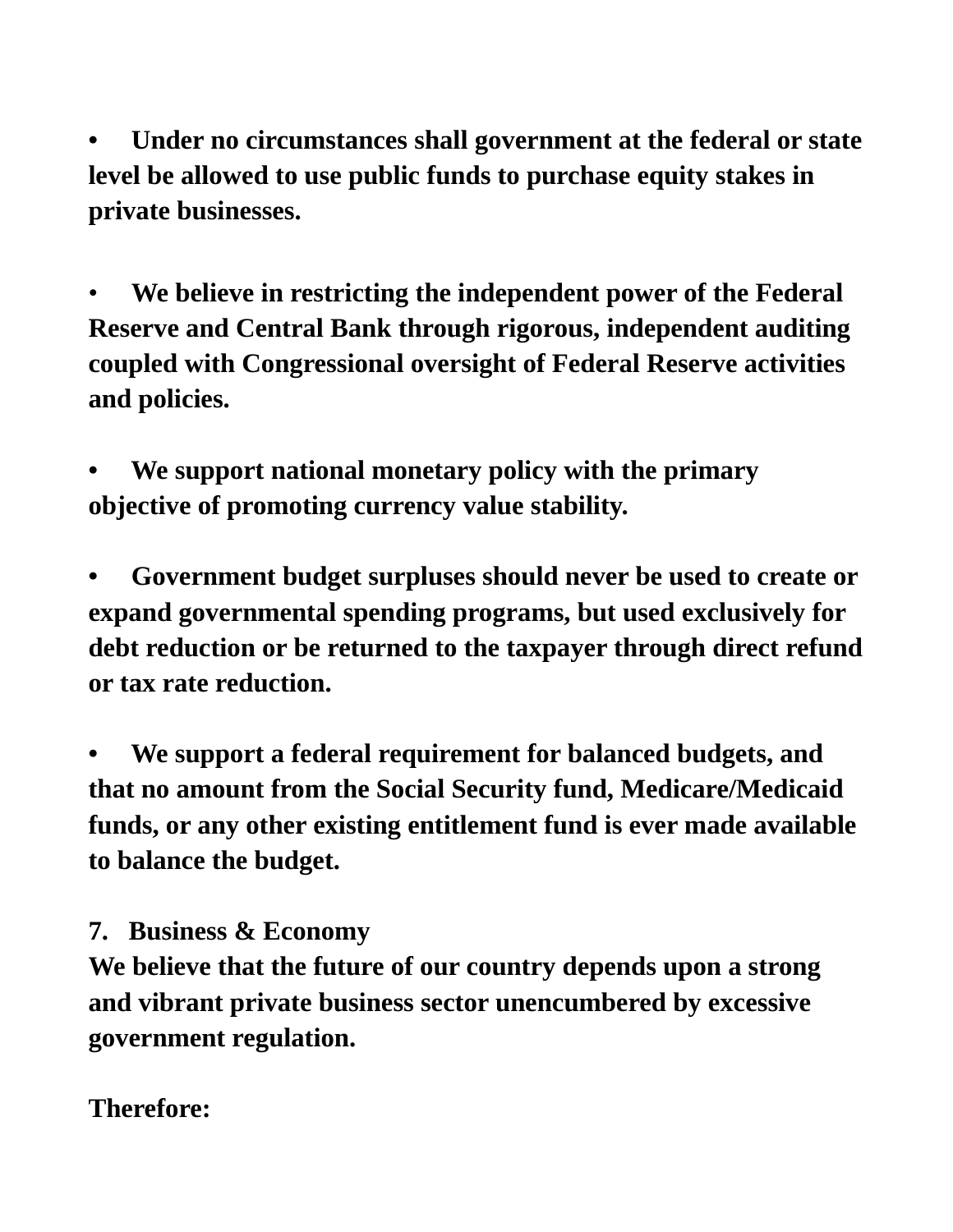**• We urge Washington legislators to minimize governmental regulation of small businesses, and also to reduce taxes and fees in order to promote the creation and growth of small business.**

**• We support efforts of our County government to provide an environment favorable and friendly to business, through minimization of regulation related to Conditional Use. We further support the enticement of new businesses into our County through use of tax credits, deferrals, and/or other monetary incentives.**

**• We strongly oppose nationalization of private business, and under no circumstances shall government be allowed to purchase ownership interest in private businesses. We further oppose government influence on the operation of private business, including but not limited to influence upon pay or incentive structures, mergers and acquisitions, or product offerings. Should the government provide funds to private business for any reason they may set reasonable repayment terms, but may not exercise management control beyond that of any traditional creditor.**

#### **8. National Defense**

**We believe in peace through strength. We stand for defense of the citizens of the United States against any foe, foreign or domestic, whose goal is to destroy our American way of life. Freedom is never free, and we honor all those who have served our nation to protect our liberty, especially our men and women in uniform, who unselfishly and courageously defend our country.**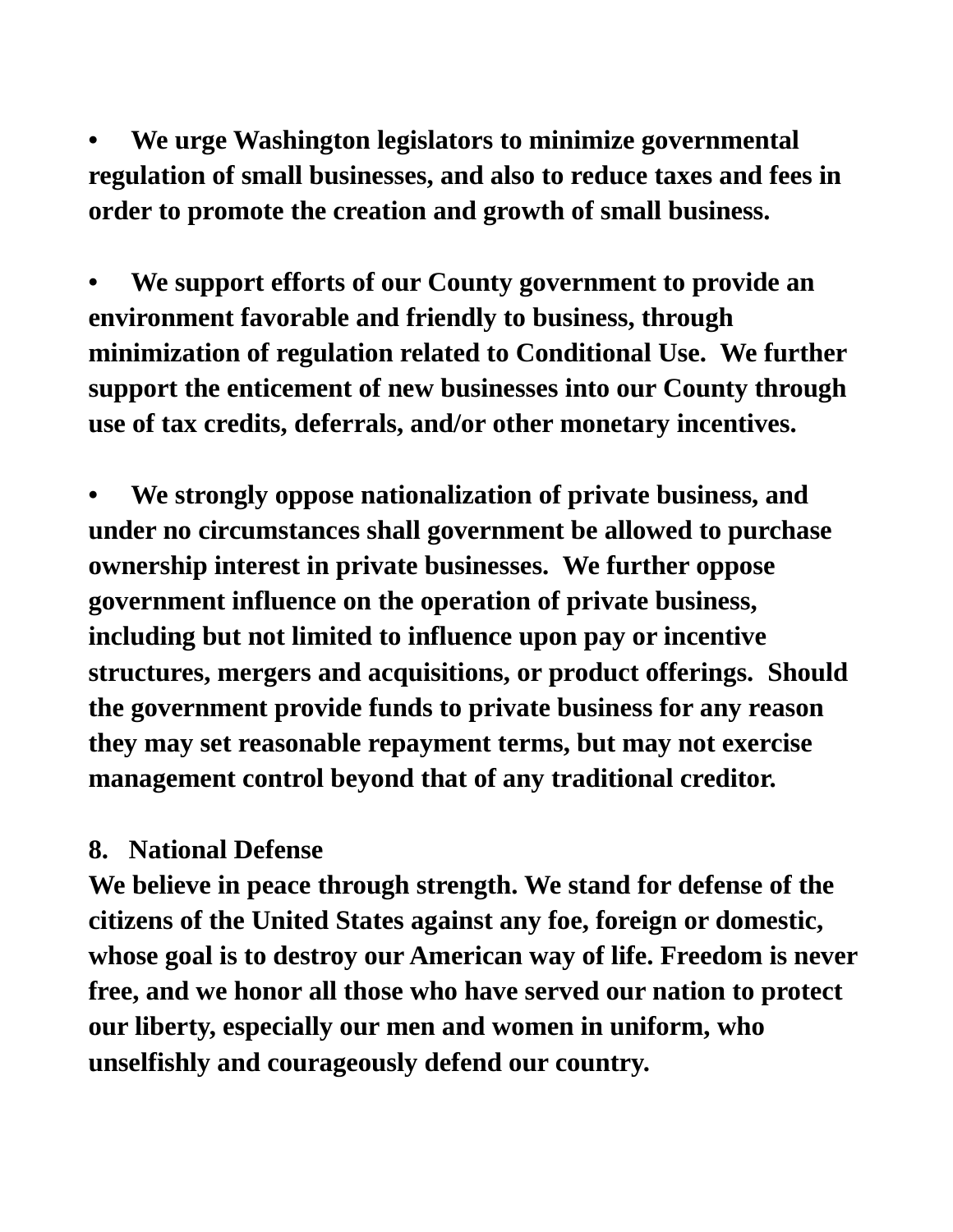• **We must honor all past and current obligations both to our current military personnel and veterans.**

**• We support a policy of peace, commerce, and honest relations with all nations.**

**• We believe a strong, well-funded military is essential to our safety and preservation as a people and a nation.**

**• We believe in limiting the executive privilege of committing U.S. military to peacekeeping or combat missions, absent a Congressional declaration of war, to a maximum duration of 180 days.**

**• There shall be no sale to, or management of any U.S. ports or other vital national infrastructure by foreign-based companies.**

**9. Immigration and Border Security**

**We favor only legal immigration, control of the borders, requirement of employers to verify an applicant's right to work before hiring, and immediate deportation of felons who are here illegally.**

**• We oppose providing social services and other benefits of citizenship to illegal aliens.**

**• We believe that foreign worker permits be of set duration, and that these workers be required to periodically return to their native countries for a designated period of time prior to being issued permit renewal.**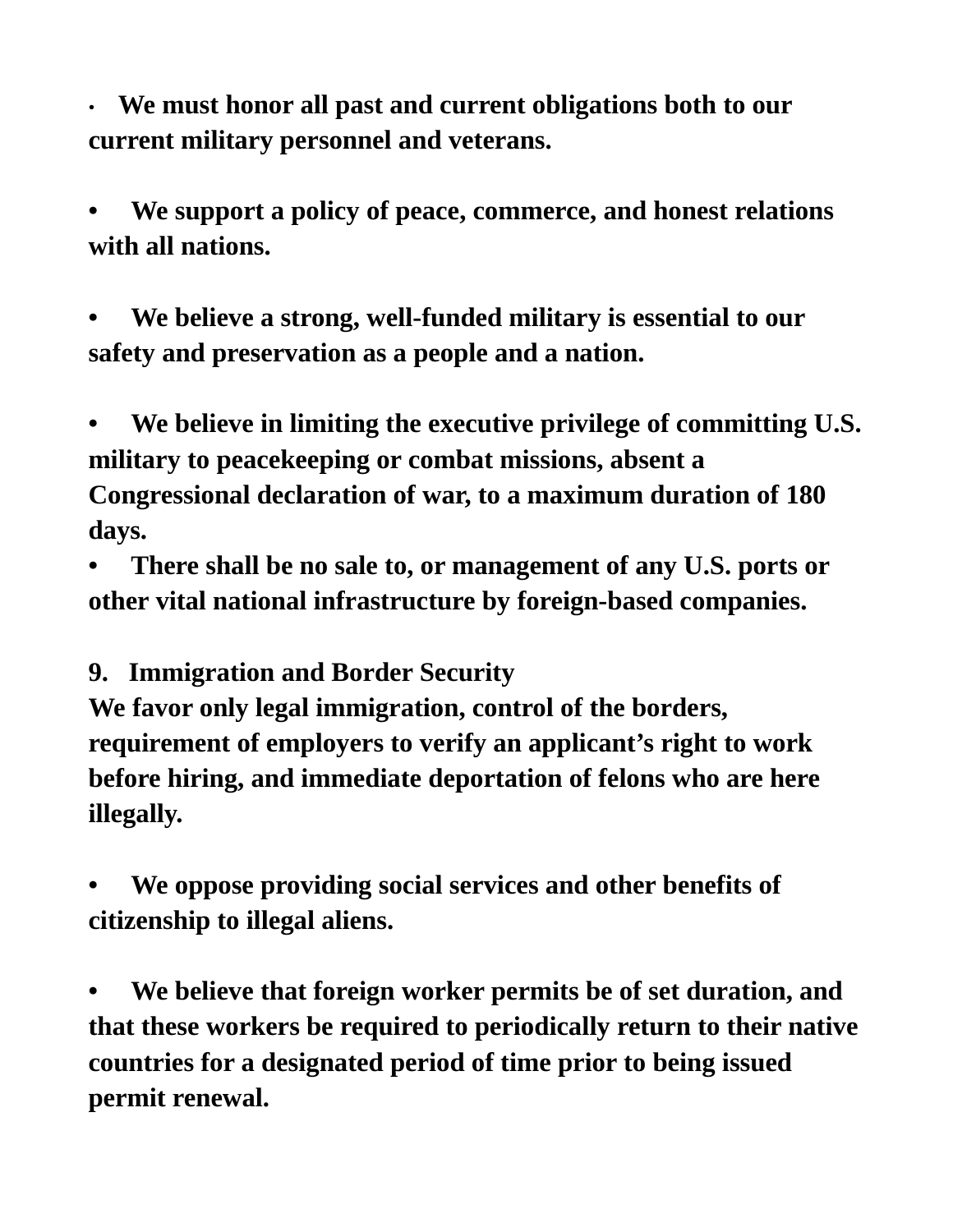**• We believe that foreign nationals who meet the requirements and follow the regulations of the legal immigration system should be granted citizenship and be assimilated into American society.**

**• We oppose all proposed or future mass immigration "amnesties", and support only the strict enforcement of existing immigration laws.**

#### **10. Energy and the Environment**

**We have an obligation to be good stewards of God's creation for future generations and believe we do not need to sacrifice a healthy economy in order to maintain a healthy environment. We believe that environmental concerns are best addressed through private innovation and new technology delivered by the free market, rather than through government dictate or intervention. We believe that America's current dependence on foreign oil threatens our national security and our economic prosperity. We reject the theory that carbon dioxide emissions are either a pollutant or are the cause of global climate change, and we reject any international treaty which would cede our national sovereignty by dictating limits on energy consumption, set arbitrary emissions limits, impose international taxes, or influence any aspect of American energy policy. Therefore, we support the following statements and positions:**

**• Any global climate change and/or warming or cooling trends are natural processes, not induced by human activity.**

**• We must revoke laws that limit carbon dioxide emissions or**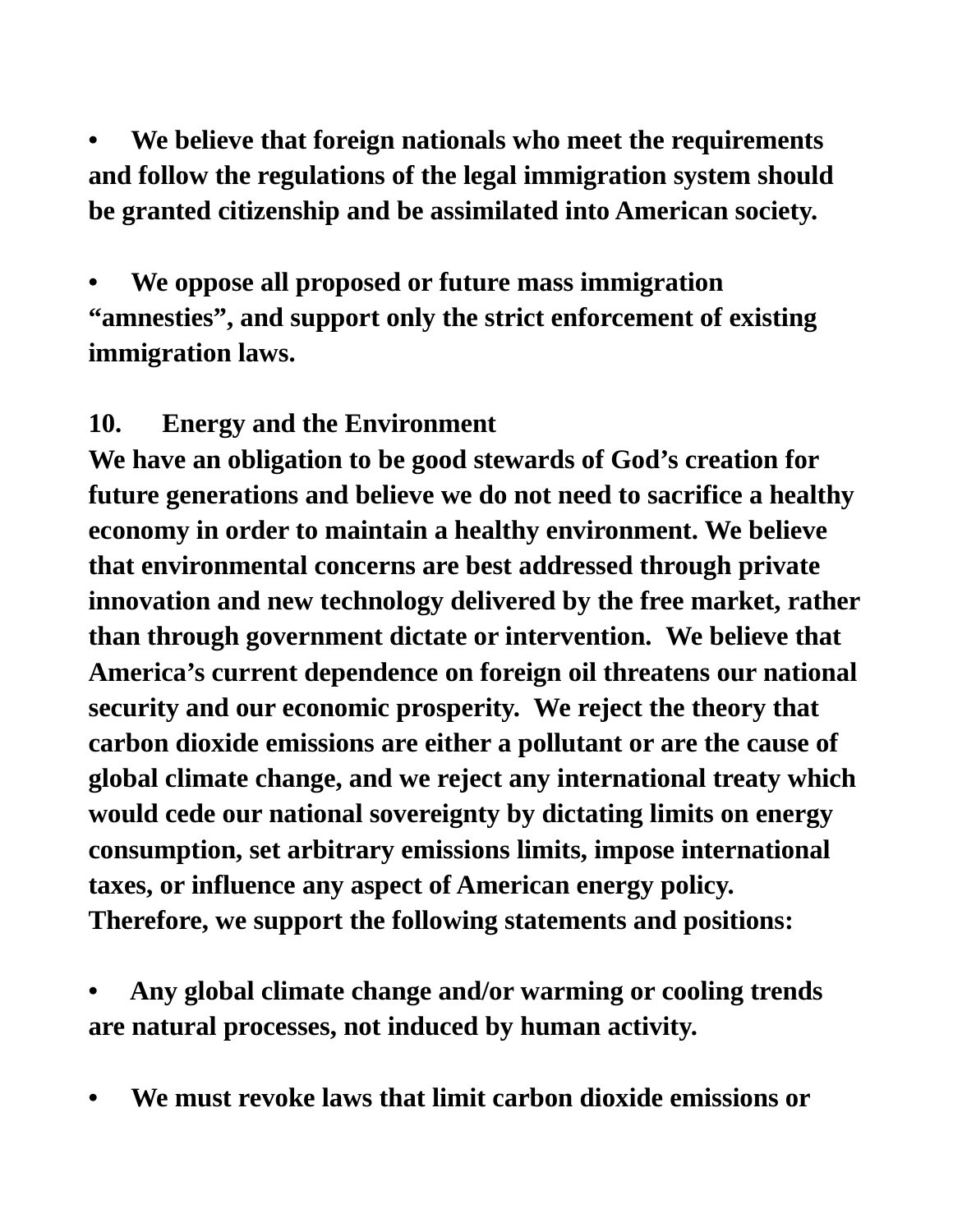**mandate carbon sequestration. We reject the Environmental Protection Agency's authority to declare carbon dioxide a pollutant and to control emissions and energy usage on that basis.**

• **We support repeal of the existing Endangered Species Act, or any other measure that does not fully consider the needs of our citizens and the economic cost of restrictions placed on usage of natural resources.**

**• America must reduce dependence upon foreign oil by expanding exploration and drilling within our territorial lands and waters, wherever it may be responsibly and profitably conducted.**

**• We support increasing America's energy supply through construction of cost-effective electricity generation facilities, using any technology currently available as best fits the market the facility would serve. We therefore support expanded use of nuclear, coal, oil, gas, and hydroelectric energy generation.**

**• We support only the private, market-driven development of new technologies for clean, efficient, and cost-effective energy generation. We oppose government subsidy of "green and renewable" energy sources that cannot otherwise deliver energy at competitive cost.**

• **We reject each initiative of the United Nations Agenda 21, which is based upon the unproven theory of human-caused climate change, and which would seek to impose regulation of energy sustainability, "smart growth", carbon cap and trade, and Y2Y.**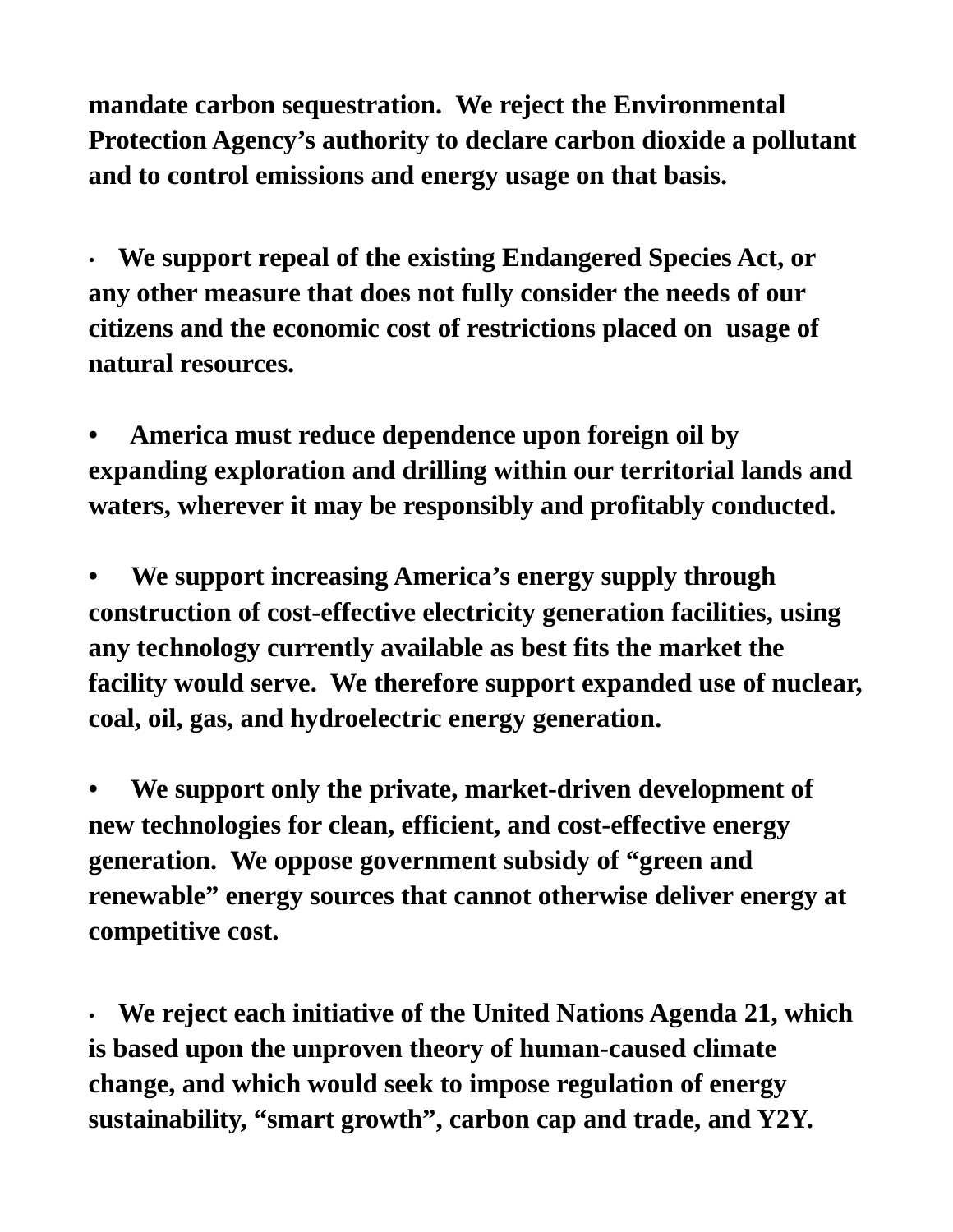**• We support increase of systematic, selective timber harvesting and reforestation in both public and private lands as a means of ensuring healthy, productive, and fire-safe forests.**

**• We believe that maintaining a sustainable water supply in local areas should have priority over granting water transfer rights outside the source area. Water is a natural resource, not a commodity, and should be protected for use by local residents, agriculture, and industry. We strongly oppose the sale of water rights to out-of-state buyers by the State of Washington.**

**• We believe that animals should not be granted legal rights similar to those of human beings.**

**• Environmental legislation should be originated by state and local authorities, not by national or international authorities, as only local jurisdictions are expert in the need and effect of such legislation.**

**• We oppose the government imposition of CAFÉ standards upon the American automobile industry (Corporate Average Fuel Economy standards). The government has no legal right to require private companies to alter, introduce, or evolve their product offerings to meet arbitrarily set environmental objectives.**

#### **11. Tort/Civil Justice Reform**

**We support tort reform that discourages inception of frivolous lawsuits, and which would monetarily punish those subsequently**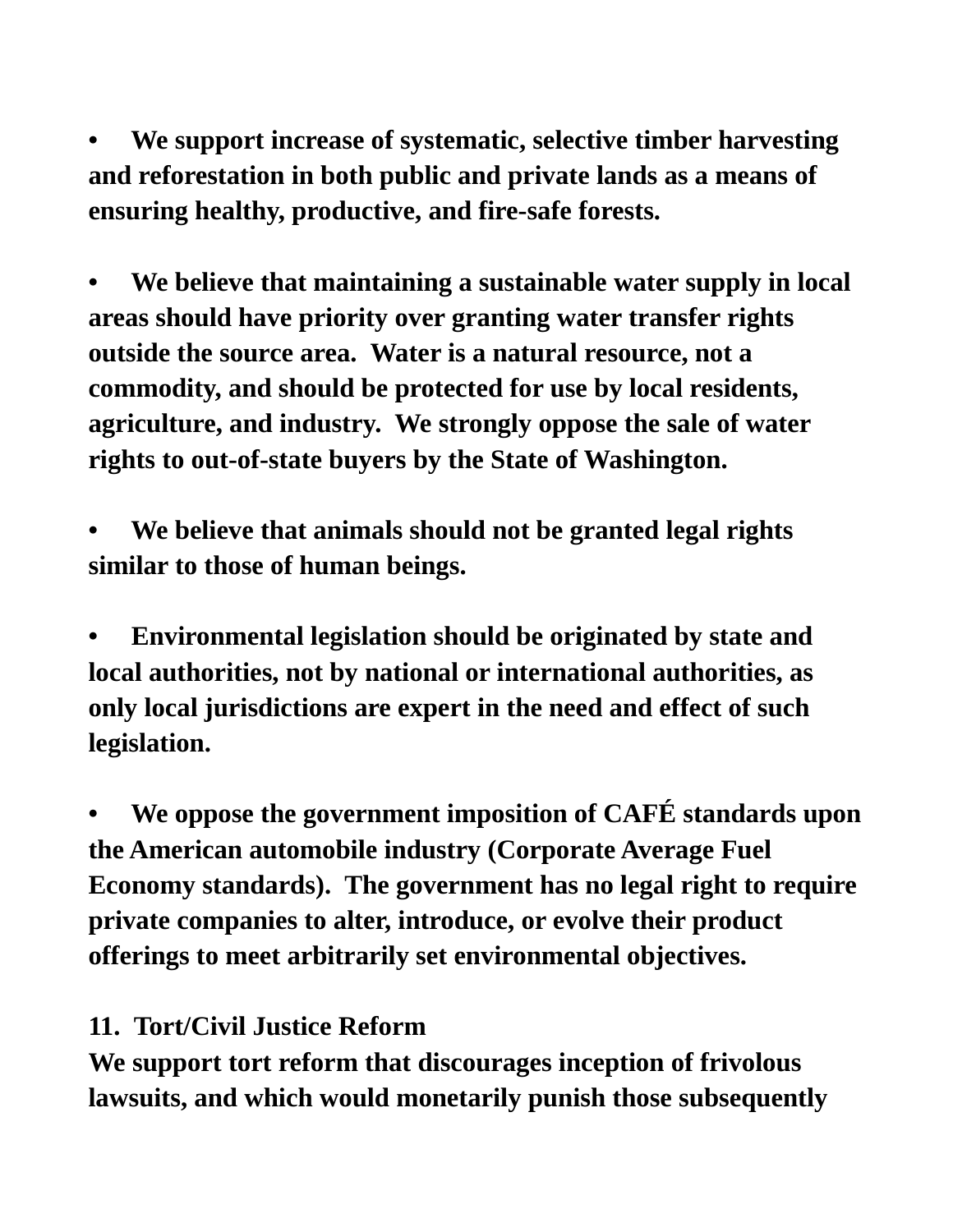**deemed to have brought merit-less lawsuits. We believe reasonable limits must be set upon monetary awards for damages in medical, personal, corporate, or class-action liability cases. We support the principle of judicial restraint, which would require judges to strictly interpret law based on original intent rather than through application of subsequent case precedent, or, even worse, to set new legal precedent through judicial activism.**

**We believe that each citizen is responsible for periodically performing jury duty, and has the further responsibility to independently judge case facts beyond limits set by Jury Instructions. Only knowledgeable juries are capable of correctly applying the power of jury nullification when appropriate.**

## **12. Campaign Finance Reform**

**We oppose "campaign finance reform" that restricts free speech, prohibits the right to open, public review of the voting records or positions of public officials, or places limits on the amount of individual or Political Action Committee campaign contributions. We support full disclosure and easy access to records of the amounts and sources of all campaign funds.**

# **13. Social Security Reform and Retirement**

**We believe the President and Congress must urgently address the imminent insolvency of the Social Security system. The monthly obligations of Social Security now exceed the monthly individual contributions, and the Social Security trust fund has been depleted. Absent immediate real reform, future obligations can only be met by increasing national debt to even more unsupportable levels.**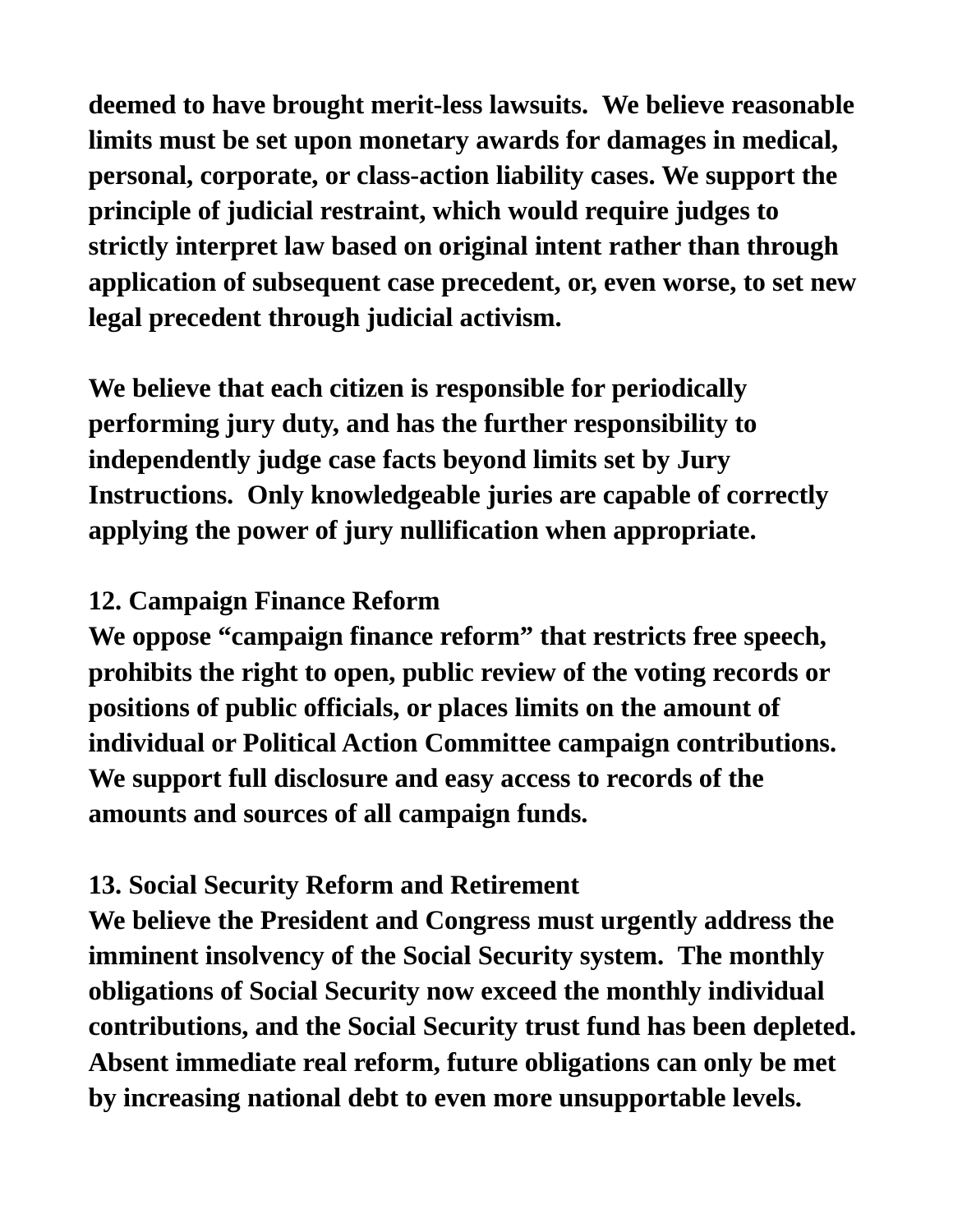## **Therefore:**

**• We strongly oppose any further use of Social Security trust funds to meet any other general government obligation or entitlement.**

**• We oppose payment of Social Security benefits to anyone other than legal citizens who have contributed to the system, or the dependents or survivors of citizens who've contributed to the Social Security system.**

**• We believe participation in the federal Social Security System should be voluntary, not enforced by mandatory FICA payroll deductions. Those who choose to opt out of the federal Social Security System would therefore be ineligible for benefits upon achieving retirement age.**

## **14. Health Care**

**We believe our national health care system should continue to be a private market system, with reforms to come from business innovation, entrepreneurialism and profit motive. We strongly oppose nationalization of health care, and specifically oppose the creation of the "public option", taxpayer funded, single payer health care system.**

## **Therefore:**

**• We support immediate repeal of the Patient Protection and**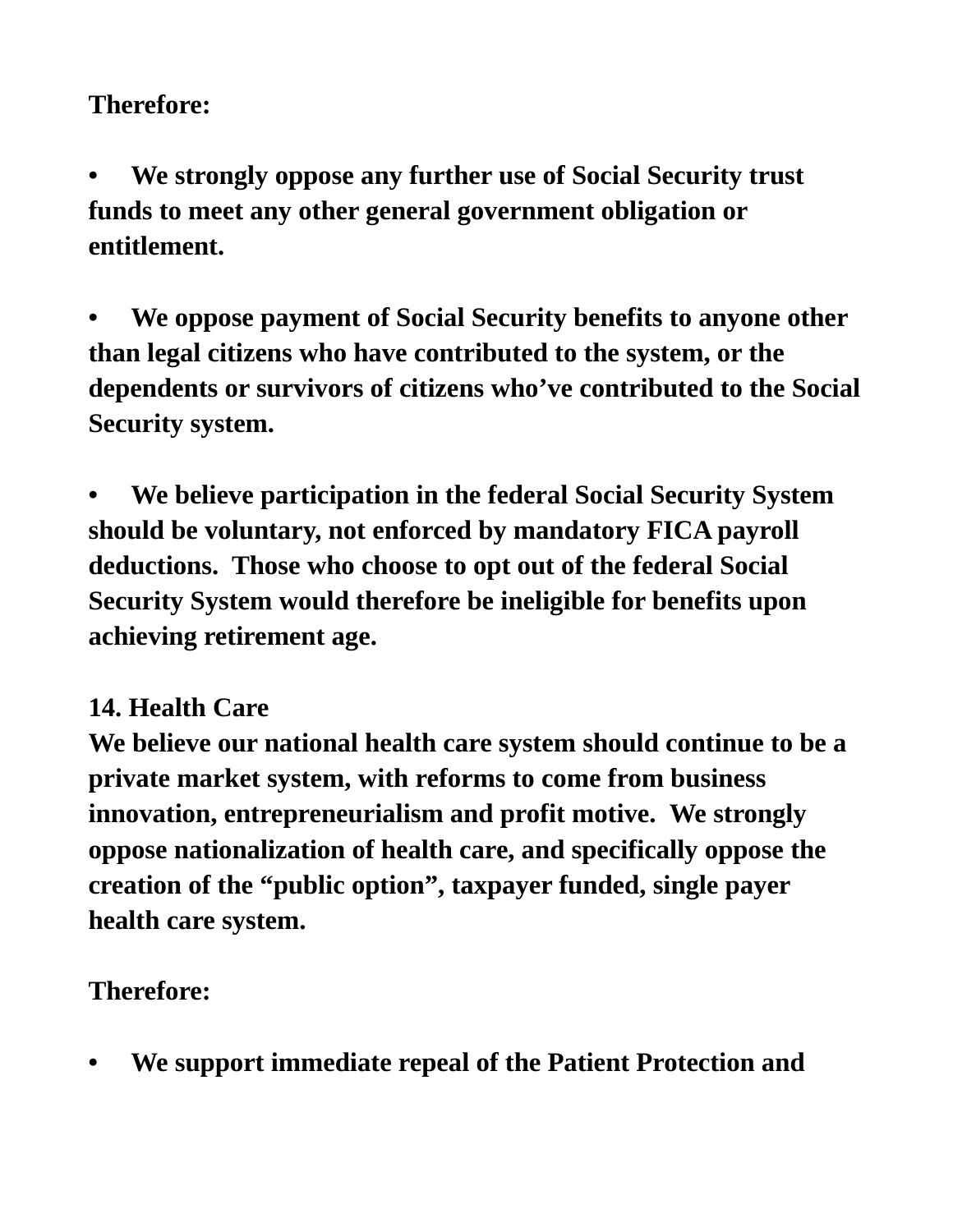### **Affordable Care Act (Obamacare).**

• **We support elimination of restrictions preventing purchase of health insurance across state lines. To increase choice and competition, consumers should be free to purchase policies that fit their needs and budget from any company licensed to operate in the United States.**

• **We believe that third party payments drive increased health care cost. Therefore, we support the individual right to choose direct payment health care options instead of traditional third party insurance plans. Such options might include but not be limited to Medical Savings Accounts (MSA's), Health Savings Accounts (HAS's), or installment payment options.**

• **We do not recognize the right of the federal government to impose an individual mandate requiring all individuals to purchase health insurance. We believe that individuals must be responsible for meeting their own health care costs, but have the right to choose from among traditional insurance, MSA's or HSA's, or installment payment options to retire their obligations.**

• **We support allowing individuals, private groups, and small businesses the freedom to form collective purchasing groups for the purpose of acquiring health insurance.**

**• We oppose any restriction on the right of patients and their doctors to independently decide upon courses of treatment. Neither insurance companies nor government agencies should have the**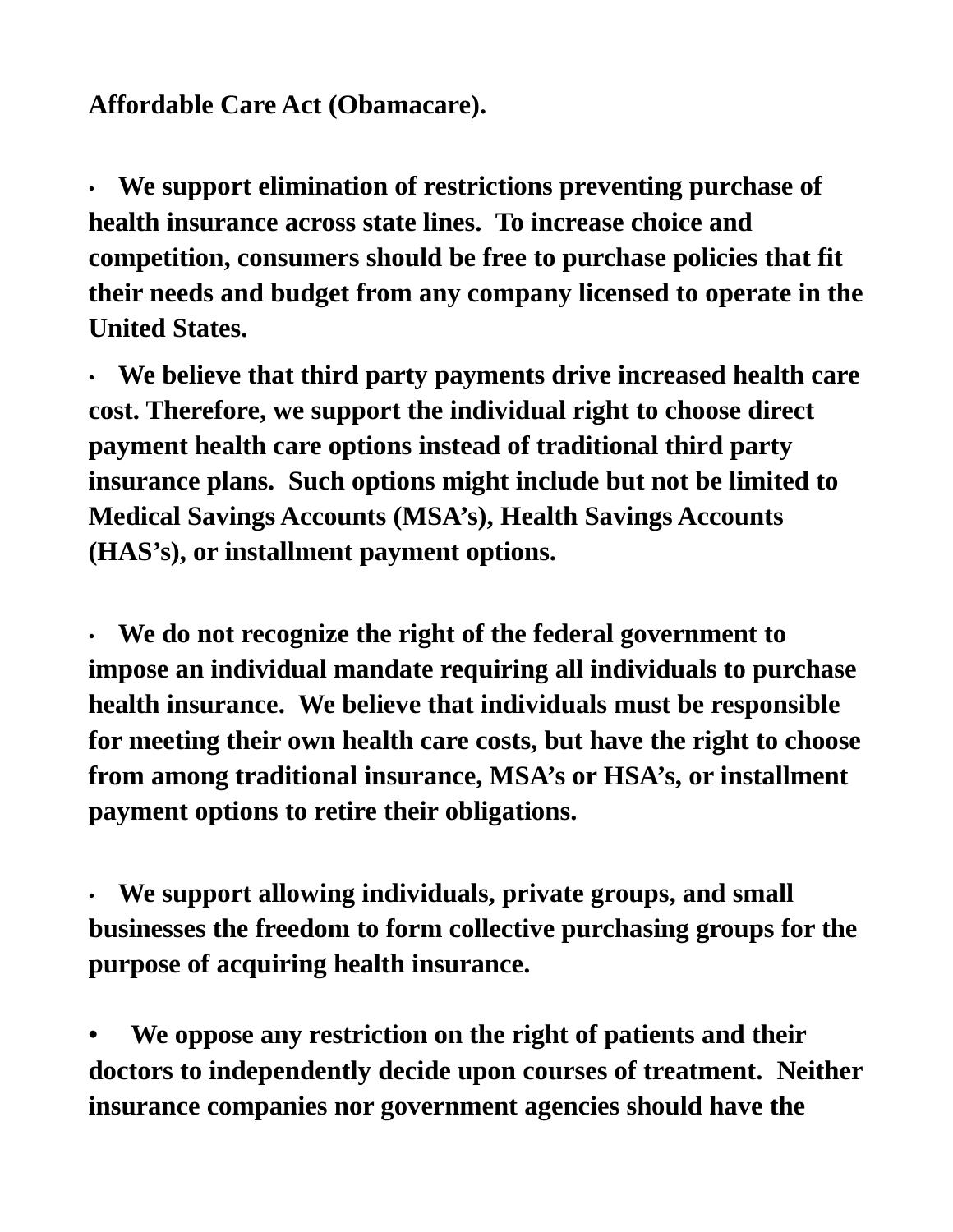**authority to alter courses of treatment determined by doctors and their patients.**

**• We support tort reform as it relates to medical malpractice litigation, as a means to significantly reduce physician's insurance costs as well as the cost of redundant or excessive testing fundamental to the practice of "defensive medicine".**

• **We recognize the generous charitable nature of the American people, and we believe that existing charitable organizations can be organized toward providing medical care cost relief for needy individuals.**

• **There should be no taxpayer-funded payment for medical services provided to illegal aliens.**

## **15. Free and Fair Elections**

**Free and fair elections are fundamental to our free society and our representative system of government. In order to ensure the highest level of accountability in our election system and to ensure that our elections are open to public scrutiny so that any questions about accuracy and fairness are properly assessed:**

**• We support only fully verifiable computer voting systems.**

• **We support re-opening polling locations in as many precincts as is possible.**